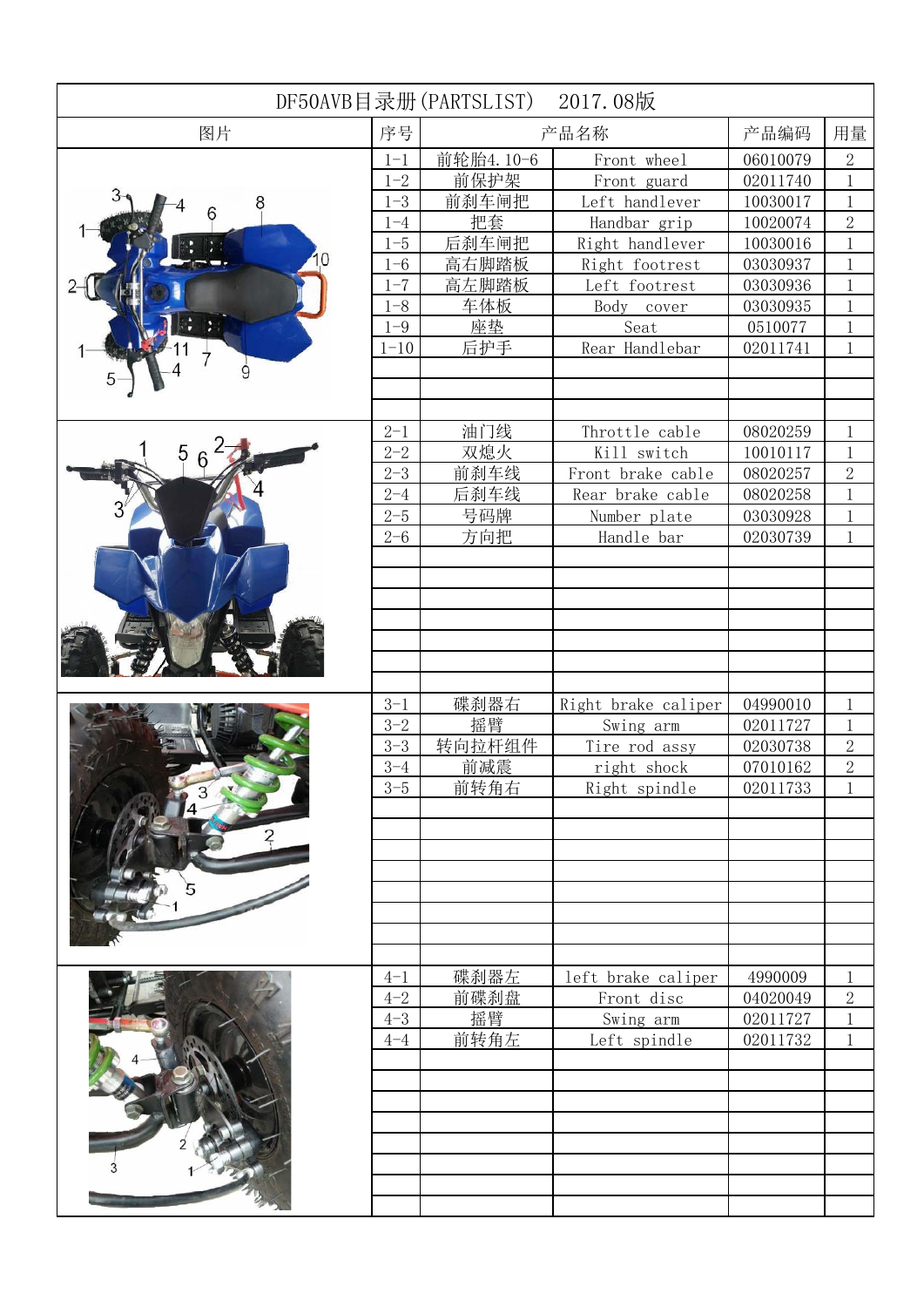| 图片             | 序号      | 产品名称        |                    | 产品编码     | 用量             |
|----------------|---------|-------------|--------------------|----------|----------------|
|                | $5 - 1$ | 后轮胎13*5-6   | Rear wheel         | 06010078 | $\overline{2}$ |
|                | $5 - 2$ | 链罩          | Chain guard        | 03030926 | $\mathbf 1$    |
|                | $5 - 3$ | 碟刹器右        | Rear brake caliper | 04990010 | $\mathbf 1$    |
|                | $5 - 4$ | 消声器         | Muffler            | 01050080 | $\mathbf 1$    |
|                | $5 - 5$ | 后轴          | Rear axle          | 02040310 | $\mathbf{1}$   |
|                |         |             |                    |          |                |
|                |         |             |                    |          |                |
|                |         |             |                    |          |                |
|                |         |             |                    |          |                |
|                |         |             |                    |          |                |
|                |         |             |                    |          |                |
|                |         |             |                    |          |                |
|                | $6 - 1$ | 链条T8-F-106  | Chain guard        | 02040309 | $\,1$          |
|                | $6 - 2$ | 后牙盘T8-F-54T | Rear sprocket      | 02040306 | $\,1$          |
|                | $6 - 3$ | 后平叉         | Rear Fork          | 02011726 | $\mathbf 1$    |
|                | $6 - 4$ | 后碟刹盘        | Rear disc          | 04020050 | $\,1$          |
|                | $6 - 5$ | 后减震         | Rear shock         | 07010163 | $\,1$          |
|                | $6 - 6$ | 调链器         | Chain adjuster     | 02011739 | $\overline{2}$ |
|                | $6 - 7$ | 后桥筒         | Axle tubular       | 02011731 | $\,1$          |
|                |         |             |                    |          |                |
|                |         |             |                    |          |                |
|                |         |             |                    |          |                |
|                |         |             |                    |          |                |
|                |         |             |                    |          |                |
|                |         |             |                    |          |                |
|                |         |             |                    |          |                |
|                |         |             |                    |          |                |
| 6              |         |             |                    |          |                |
|                |         |             |                    |          |                |
|                | $7 - 1$ | 发动机         | Engine             | 01010071 | $\mathbf 1$    |
|                | $7 - 2$ | 化油器         | Carburetor         | 01030021 | $\mathbf 1$    |
| 148            | $7 - 3$ | 高压包         | Ignition coil      |          | $\,1$          |
|                |         |             |                    |          |                |
|                |         |             |                    |          |                |
|                |         |             |                    |          |                |
|                |         |             |                    |          |                |
|                |         |             |                    |          |                |
|                |         |             |                    |          |                |
|                |         |             |                    |          |                |
|                |         |             |                    |          |                |
|                |         |             |                    |          |                |
|                | $8 - 1$ | 汽油配比壶       | Fuel Mixture       | 05050014 | $\mathbf 1$    |
|                | $8 - 2$ | 油箱          | Fuel tank          |          | $\mathbf 1$    |
|                | $8 - 3$ | 油箱盖         | Fuel tank cap      | 05030067 | $\mathbf{1}$   |
|                |         |             |                    |          |                |
|                |         |             |                    |          |                |
| $\overline{2}$ |         |             |                    |          |                |
|                |         |             |                    |          |                |
|                |         |             |                    |          |                |
|                |         |             |                    |          |                |
| $\mathbf{1}$   |         |             |                    |          |                |
|                |         |             |                    |          |                |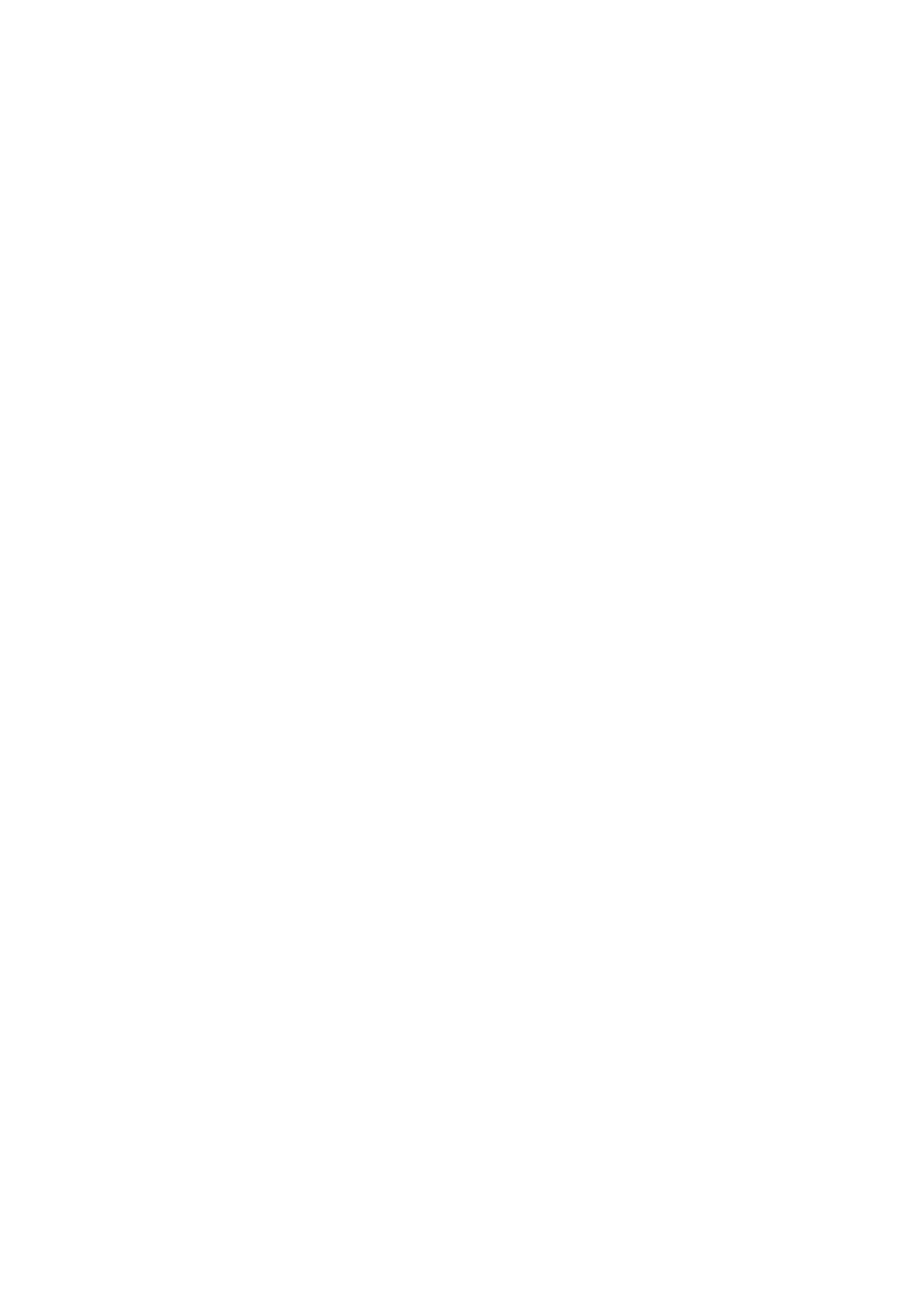| DF50AVB目录册(PARTSLIST)<br>2017.10版 |          |            |                     |          |                |
|-----------------------------------|----------|------------|---------------------|----------|----------------|
| 图片                                |          | 产品名称       |                     | 产品编码     | 用量             |
|                                   | $1 - 1$  | 轮胎145/70-6 | Front wheel         | 06010004 | $\mathbf{2}$   |
|                                   | $1 - 2$  | 前保护架       | Front guard         | 02011740 | $\mathbf{1}$   |
|                                   | $1 - 3$  | 前刹车闸把      | Left handlever      | 10030017 | $\mathbf{1}$   |
| 6                                 | $1 - 4$  | 把套         | Handbar grip        | 10020074 | $\overline{2}$ |
|                                   | $1 - 5$  | 后刹车闸把      | Right handlever     | 10030016 | 1              |
|                                   | $1 - 6$  | 高右脚踏板      | Right footrest      | 03030937 | $\mathbf{1}$   |
|                                   | $1 - 7$  | 高左脚踏板      | Left footrest       | 03030936 | $\mathbf{1}$   |
|                                   | $1 - 8$  | 车体板        | Body<br>cover       | 03030935 | $\mathbf{1}$   |
|                                   | $1 - 9$  | 座垫         | Seat                | 0510077  | $\mathbf{1}$   |
|                                   | $1 - 10$ | 后护手        | Rear Handlebar      | 02011741 | $\mathbf{1}$   |
| 9                                 |          |            |                     |          |                |
|                                   |          |            |                     |          |                |
|                                   |          |            |                     |          |                |
|                                   | $2 - 1$  | 油门线        | Throttle cable      | 08020259 | $\mathbf{1}$   |
| 5                                 | $2 - 2$  | 双熄火        | Kill switch         | 10010117 | $\mathbf{1}$   |
|                                   | $2 - 3$  | 前刹车线       | Front brake cable   | 08020257 | $\overline{2}$ |
|                                   | $2 - 4$  | 后刹车线       | Rear brake cable    | 08020258 | $\mathbf{1}$   |
|                                   | $2 - 5$  | 号码牌        | Number plate        | 03030928 | $\mathbf{1}$   |
|                                   | $2 - 6$  | 方向把        | Handle bar          | 02030739 | $\mathbf{1}$   |
|                                   |          |            |                     |          |                |
|                                   |          |            |                     |          |                |
|                                   |          |            |                     |          |                |
|                                   |          |            |                     |          |                |
|                                   |          |            |                     |          |                |
|                                   |          |            |                     |          |                |
|                                   |          |            |                     |          |                |
|                                   | $3 - 1$  | 碟刹器右       | Right brake caliper | 04990010 | $\mathbf{1}$   |
|                                   | $3 - 2$  | 摇臂         | Swing arm           | 02011727 | $\mathbf{1}$   |
|                                   | $3 - 3$  | 转向拉杆组件     | Tire rod assy       | 02030738 | $\sqrt{2}$     |
|                                   | $3 - 4$  | 前减震        | right shock         | 07010162 | $\overline{2}$ |
|                                   | $3 - 5$  | 前转角右       | Right spindle       | 02011733 | 1              |
|                                   |          |            |                     |          |                |
|                                   |          |            |                     |          |                |
|                                   |          |            |                     |          |                |
|                                   |          |            |                     |          |                |
|                                   |          |            |                     |          |                |
|                                   |          |            |                     |          |                |
|                                   |          |            |                     |          |                |
|                                   |          |            |                     |          |                |
|                                   | $4 - 1$  | 碟刹器左       | left brake caliper  | 4990009  | $\mathbf 1$    |
|                                   | $4 - 2$  | 前碟刹盘       | Front disc          | 04020049 | $\sqrt{2}$     |
|                                   | $4 - 3$  | 摇臂         | Swing arm           | 02011727 | $\mathbf 1$    |
|                                   | $4 - 4$  | 前转角左       | Left spindle        | 02011732 | 1              |
|                                   |          |            |                     |          |                |
|                                   |          |            |                     |          |                |
|                                   |          |            |                     |          |                |
|                                   |          |            |                     |          |                |
|                                   |          |            |                     |          |                |
|                                   |          |            |                     |          |                |
|                                   |          |            |                     |          |                |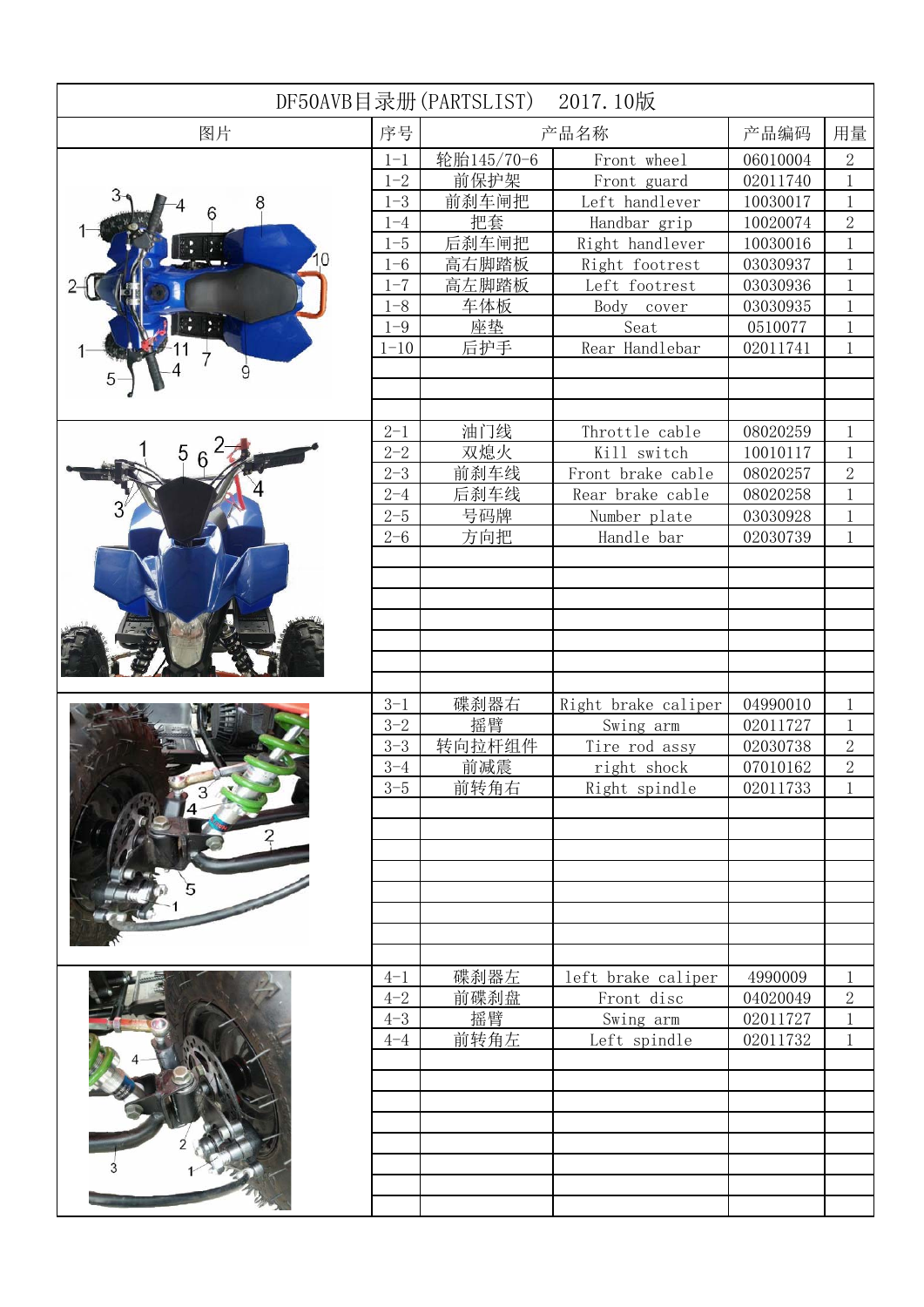| 图片             | 序号      | 产品名称        |                    | 产品编码     | 用量             |
|----------------|---------|-------------|--------------------|----------|----------------|
|                | $5 - 1$ | 轮胎145/70-6  | Rear wheel         | 06010004 | $\overline{2}$ |
|                | $5 - 2$ | 链罩          | Chain guard        | 03030926 | $\mathbf 1$    |
|                | $5 - 3$ | 碟刹器右        | Rear brake caliper | 04990010 | $\mathbf 1$    |
|                | $5 - 4$ | 消声器         | Muffler            | 01050080 | $\mathbf 1$    |
|                | $5 - 5$ | 后轴          | Rear axle          | 02040310 | $\mathbf{1}$   |
|                |         |             |                    |          |                |
|                |         |             |                    |          |                |
|                |         |             |                    |          |                |
|                |         |             |                    |          |                |
|                |         |             |                    |          |                |
|                |         |             |                    |          |                |
|                |         |             |                    |          |                |
|                | $6 - 1$ | 链条T8-F-106  | Chain guard        | 02040309 | $\,1$          |
|                | $6 - 2$ | 后牙盘T8-F-54T | Rear sprocket      | 02040306 | $\,1$          |
|                | $6 - 3$ | 后平叉         | Rear Fork          | 02011726 | $\mathbf 1$    |
|                | $6 - 4$ | 后碟刹盘        | Rear disc          | 04020050 | $\,1$          |
|                | $6 - 5$ | 后减震         | Rear shock         | 07010163 | $\,1$          |
|                | $6 - 6$ | 调链器         | Chain adjuster     | 02011739 | $\overline{2}$ |
|                | $6 - 7$ | 后桥筒         | Axle tubular       | 02011731 | $\,1$          |
|                |         |             |                    |          |                |
|                |         |             |                    |          |                |
|                |         |             |                    |          |                |
|                |         |             |                    |          |                |
|                |         |             |                    |          |                |
|                |         |             |                    |          |                |
|                |         |             |                    |          |                |
|                |         |             |                    |          |                |
| 6              |         |             |                    |          |                |
|                |         |             |                    |          |                |
|                | $7 - 1$ | 发动机         | Engine             | 01010071 | $\mathbf 1$    |
|                | $7 - 2$ | 化油器         | Carburetor         | 01030021 | $\mathbf 1$    |
| 148            | $7 - 3$ | 高压包         | Ignition coil      |          | $\,1$          |
|                |         |             |                    |          |                |
|                |         |             |                    |          |                |
|                |         |             |                    |          |                |
|                |         |             |                    |          |                |
|                |         |             |                    |          |                |
|                |         |             |                    |          |                |
|                |         |             |                    |          |                |
|                |         |             |                    |          |                |
|                |         |             |                    |          |                |
|                | $8 - 1$ | 汽油配比壶       | Fuel Mixture       | 05050014 | $\mathbf 1$    |
|                | $8 - 2$ | 油箱          | Fuel tank          | 05030067 | $\mathbf 1$    |
|                | $8 - 3$ | 油箱盖         | Fuel tank cap      |          | $\mathbf{1}$   |
|                |         |             |                    |          |                |
|                |         |             |                    |          |                |
| $\overline{2}$ |         |             |                    |          |                |
|                |         |             |                    |          |                |
|                |         |             |                    |          |                |
|                |         |             |                    |          |                |
| $\mathbf{1}$   |         |             |                    |          |                |
|                |         |             |                    |          |                |